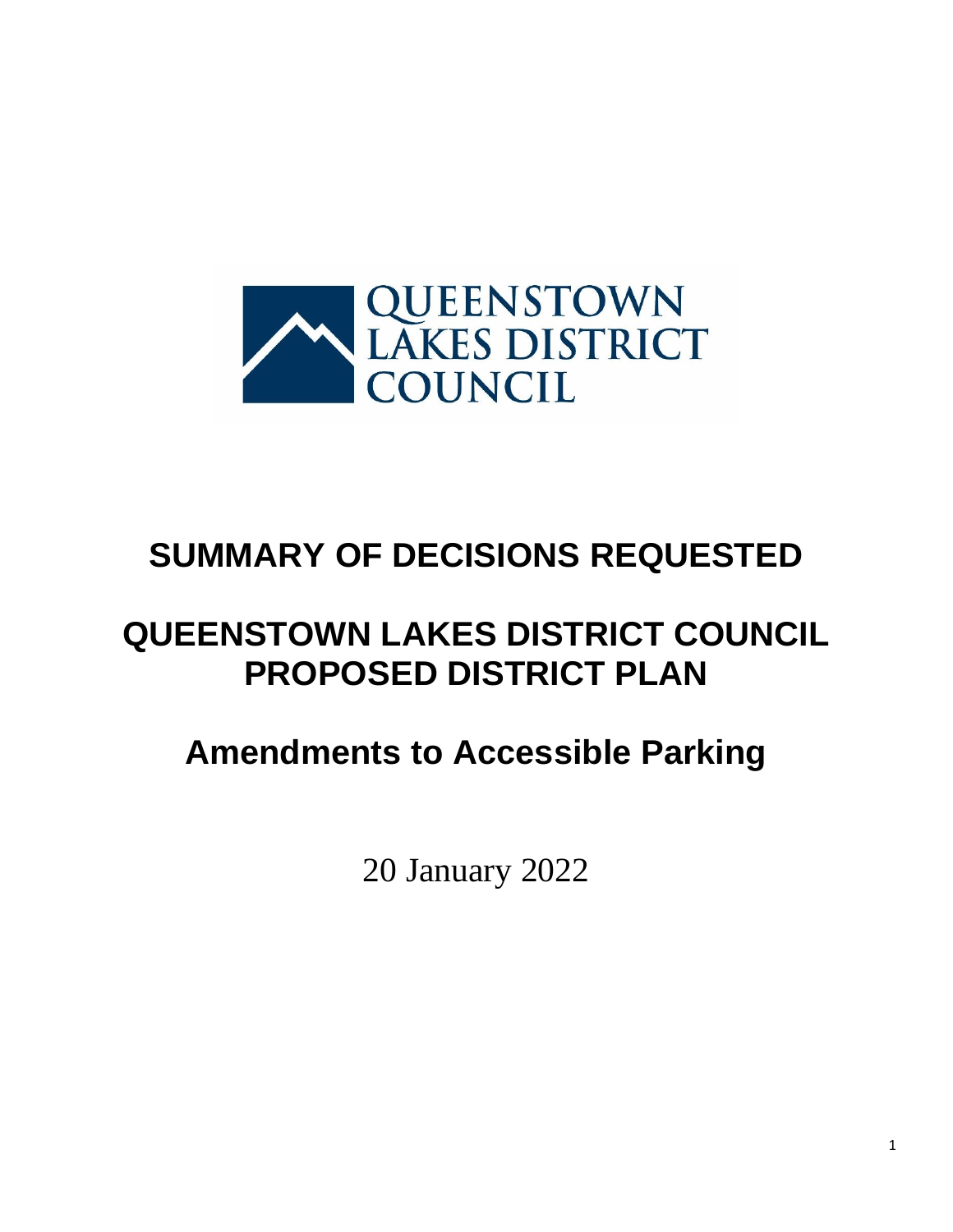| <b>Submitter Number:</b>       | 1                                                                                                                                     | Submitter:           | <b>Duncan Edwards</b>                                                          |
|--------------------------------|---------------------------------------------------------------------------------------------------------------------------------------|----------------------|--------------------------------------------------------------------------------|
| On behalf of:                  | The older persons in the<br>Wakatipu basin                                                                                            | <b>Organisation:</b> | Age Concern Southland<br>(Queenstown branch)                                   |
| <b>Point Number</b>            | 1.1                                                                                                                                   |                      |                                                                                |
| Category:                      | Proposed Change to Rule 14.2.4.1 (viii) - Car Spaces for People with<br>Disabilities (Operative District Plan Section 14 - Transport) |                      |                                                                                |
| <b>Support/Oppose/Neutral:</b> | Oppose                                                                                                                                |                      |                                                                                |
| <b>Summary of Submission</b>   | That the proposal is drafted with higher accessible parking requirements.                                                             |                      |                                                                                |
| <b>Point Number</b>            | 1.2                                                                                                                                   |                      |                                                                                |
| Category:                      | Proposed variation to Rule 29.5.5 - Mobility Parking spaces (Proposed District<br>Plan Chapter 29 - Transport)                        |                      |                                                                                |
| <b>Support/Oppose/Neutral:</b> | Oppose                                                                                                                                |                      |                                                                                |
| <b>Summary of Submission</b>   | That the proposal is drafted with higher accessible parking requirements.                                                             |                      |                                                                                |
| <b>Submitter Number:</b>       | $\overline{2}$                                                                                                                        | <b>Submitter:</b>    | <b>Jonathan Sanders</b>                                                        |
| <b>Point Number</b>            | 2.1                                                                                                                                   |                      |                                                                                |
| Category:                      | Proposed Change to Rule 14.2.4.1 (viii) - Car Spaces for People with<br>Disabilities (Operative District Plan Section 14 - Transport) |                      |                                                                                |
| <b>Support/Oppose/Neutral:</b> | Oppose                                                                                                                                |                      |                                                                                |
| <b>Summary of Submission</b>   | Visitor Accommodation with less than 12 guests.                                                                                       |                      | That there be no requirement to provide an accessible car park for Residential |
| <b>Point Number</b>            | 2.2                                                                                                                                   |                      |                                                                                |
| Category:                      | Plan Chapter 29 - Transport)                                                                                                          |                      | Proposed variation to Rule 29.5.5 - Mobility Parking spaces (Proposed District |
| <b>Support/Oppose/Neutral:</b> | Oppose                                                                                                                                |                      |                                                                                |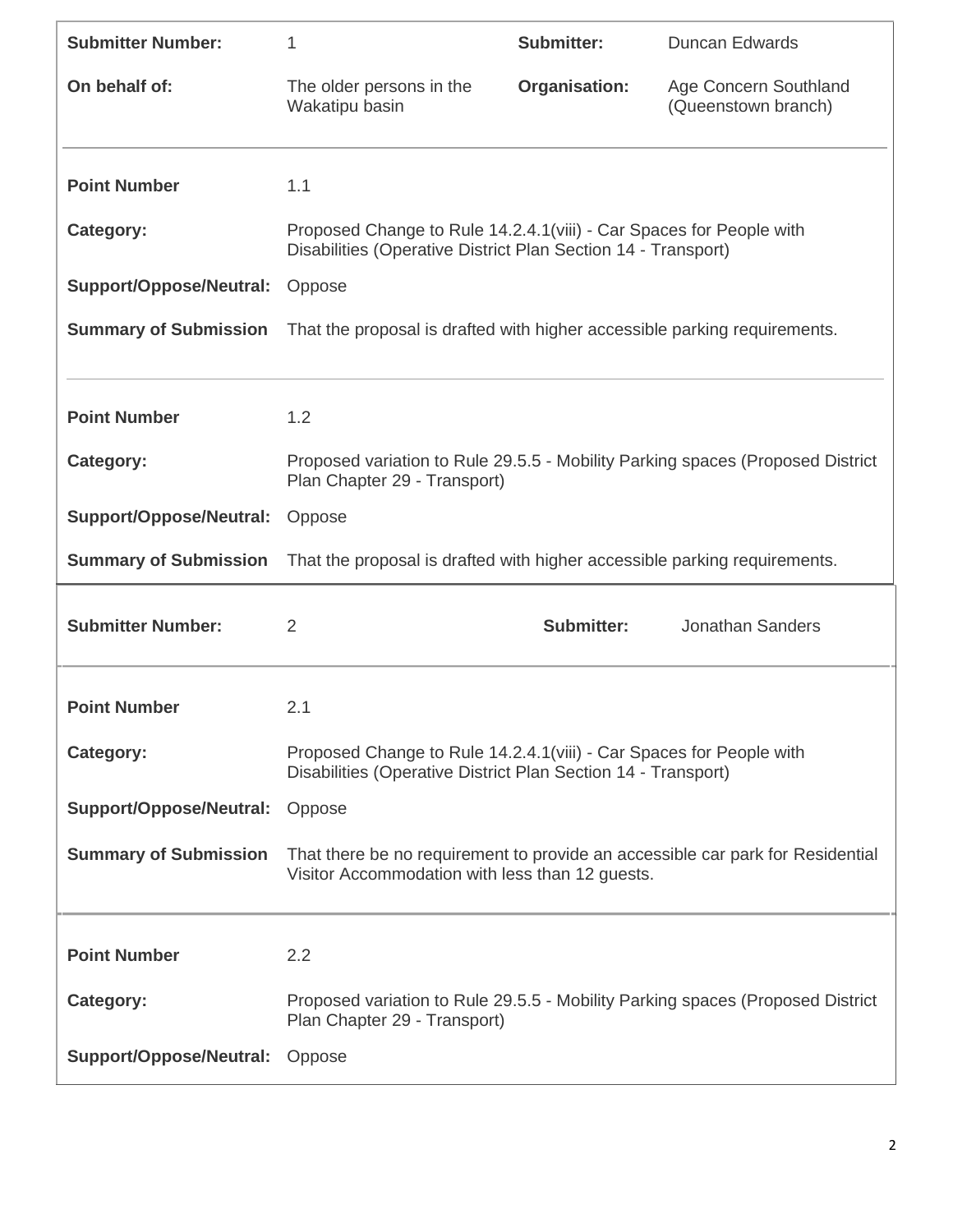**Summary of Submission** That there be no requirement to provide an accessible car park for Residential Visitor Accommodation with less than 12 guests.

| <b>Submitter Number:</b>       | 3                                                                                                                                                                                                                       | <b>Submitter:</b> | <b>Brian Fitzpatrick</b>                         |
|--------------------------------|-------------------------------------------------------------------------------------------------------------------------------------------------------------------------------------------------------------------------|-------------------|--------------------------------------------------|
| On behalf of:                  | Remarkables Park Limited                                                                                                                                                                                                |                   | <b>Organisation:</b> Remarkables Park<br>Limited |
| <b>Point Number</b>            | 3.1                                                                                                                                                                                                                     |                   |                                                  |
|                                |                                                                                                                                                                                                                         |                   |                                                  |
| Category:                      | Proposed variation to Rule 29.5.5 - Mobility Parking spaces (Proposed District<br>Plan Chapter 29 - Transport) > 29.5 Rules - Standards for activities outside<br>roads > 29.5.5. Mobility Parking Spaces > $29.5.5.31$ |                   |                                                  |
| Support/Oppose/Neutral: Oppose |                                                                                                                                                                                                                         |                   |                                                  |
| <b>Summary of Submission</b>   | That the requirement for accessible car parks for unstaffed utilities be zero, or<br>that Rule 29.5.5.31 is deleted.                                                                                                    |                   |                                                  |

| <b>Submitter Number:</b>       | 4                                                                                                                                     | <b>Submitter:</b>    | Emma Turner                 |
|--------------------------------|---------------------------------------------------------------------------------------------------------------------------------------|----------------------|-----------------------------|
| On behalf of:                  | Paterson Pitts Group                                                                                                                  | <b>Organisation:</b> | <b>Paterson Pitts Group</b> |
|                                |                                                                                                                                       |                      |                             |
| <b>Point Number</b>            | 4.1                                                                                                                                   |                      |                             |
| Category:                      | Proposed Change to Rule 14.2.4.1 (viii) - Car Spaces for People with<br>Disabilities (Operative District Plan Section 14 - Transport) |                      |                             |
| Support/Oppose/Neutral:        | Support                                                                                                                               |                      |                             |
|                                | <b>Summary of Submission</b> That accessible parking provision is retained in the Operative District Plan                             |                      |                             |
|                                |                                                                                                                                       |                      |                             |
| <b>Point Number</b>            | 4.2                                                                                                                                   |                      |                             |
| Category:                      | Proposed variation to Rule 29.5.5 - Mobility Parking spaces (Proposed District<br>Plan Chapter 29 - Transport)                        |                      |                             |
| <b>Support/Oppose/Neutral:</b> | Support                                                                                                                               |                      |                             |